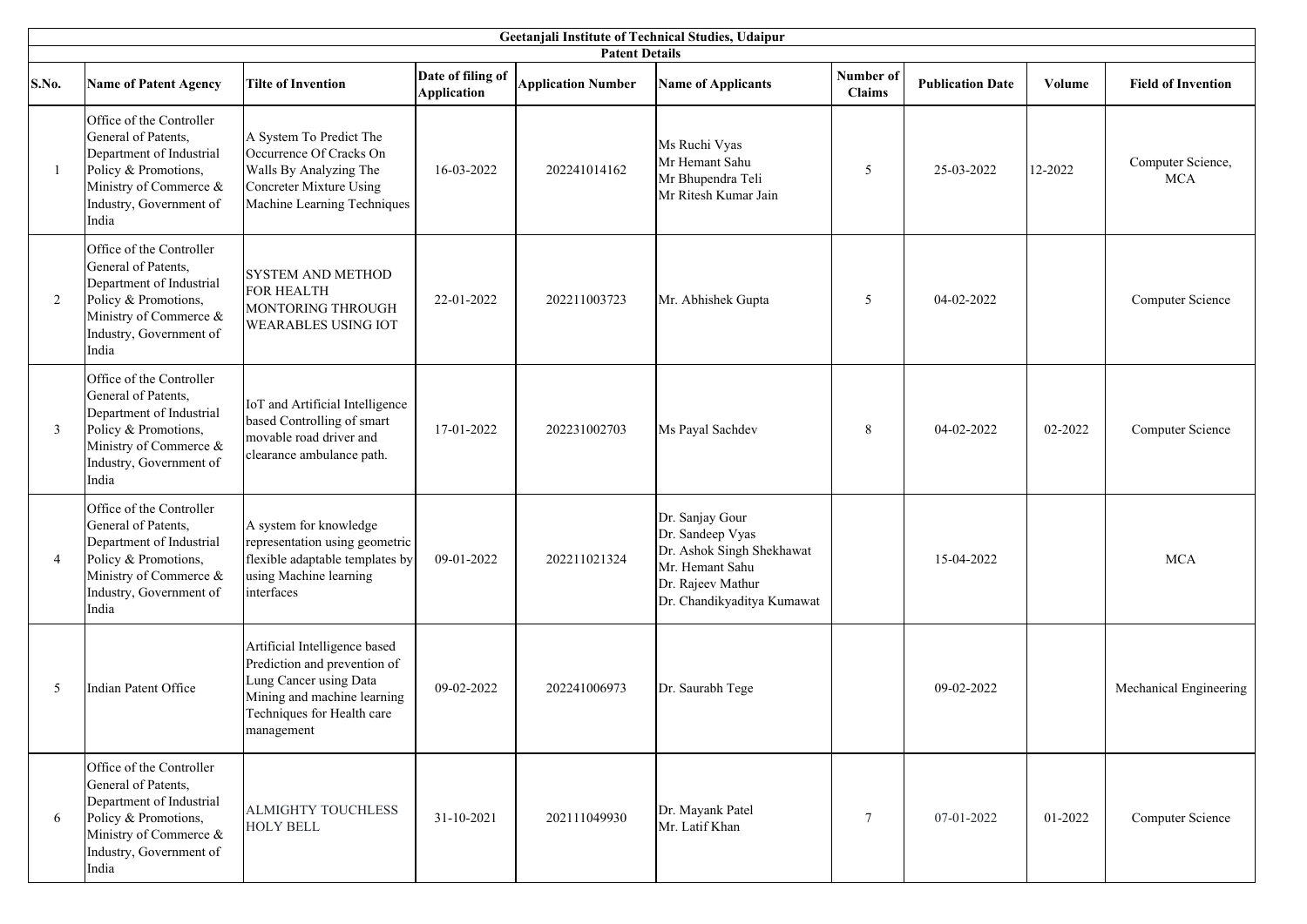| $7\phantom{.0}$ | <b>Australian Goveremnt IP</b><br>Autralia                                                                                                                        | Machine Learning based<br>Digital Twin architecture<br>Model and communication<br>interfaces for cloud based<br>cyber physical systems for<br>industry 4.0 | 06-08-2021 | 2021105076      | Ms Monika Bhatt                                                       | 6 | 30-03-2022   |             | Computer Science  |
|-----------------|-------------------------------------------------------------------------------------------------------------------------------------------------------------------|------------------------------------------------------------------------------------------------------------------------------------------------------------|------------|-----------------|-----------------------------------------------------------------------|---|--------------|-------------|-------------------|
| 8               | <b>Australian Goveremnt IP</b><br>Autralia                                                                                                                        | Novel Granular piles<br>installation process in soft<br>clays with the calculation<br>using design chart                                                   | 13-08-2021 | 2021105487      | Dr. Sangeeta Choudhary                                                | 8 | 17-11-2021   |             | Civil Engineering |
| 9               | Office of the Controller<br>General of Patents,<br>Department of Industrial<br>Policy & Promotions,<br>Ministry of Commerce &<br>Industry, Government of<br>India | Intelligent Garbage Collection<br>and Alarm System Based on<br>IoT                                                                                         | 22-09-2021 | 2021410442815   | Dr. Mukesh Choudhary                                                  |   | $01-10-2021$ |             | Computer Science  |
| 10              | Office of the Controller<br>General of Patents,<br>Department of Industrial<br>Policy & Promotions,<br>Ministry of Commerce &<br>Industry, Government of<br>India | <b>CUSHIONED PILED RAFT</b><br>FOUNDATION TO<br><b>PROTECT BUILDINGS:</b><br>NOVEL COMPOSITE PILED<br>RAFT (NCPR)                                          | 15-12-2021 | 20 2111 058507  | Dr. Sangeeta Choudhary<br>Mr. Denis Jangeed<br>Mr. Kapil Kumar Gautam |   | 31-12-2021   |             | Civil             |
| 11              | Office of the Controller<br>General of Patents,<br>Department of Industrial<br>Policy & Promotions,<br>Ministry of Commerce &<br>Industry, Government of<br>India | <b>SMART FOREST FIRE</b><br><b>EXTINGUISHER USING</b><br>UNNAMMED AERIAL<br><b>VEHICLE (UAV)</b>                                                           | 12-08-2021 | 20 2121057060A  | Latif Khan<br>Mohammad Sabir<br>Dr. Deepika Sahu                      |   | 17-12-2021   | No.-51/2021 | <b>ECE</b>        |
| 12              | Office of the Controller<br>General of Patents,<br>Department of Industrial<br>Policy & Promotions,<br>Ministry of Commerce &<br>Industry, Government of<br>India | <b>APPARATUS TO DRIVE</b><br><b>AWAY LOCUST AND</b><br><b>WILD ANIMLS</b>                                                                                  | 16/07/2021 | 20 2121032078 A | Latif Khan<br>Dr. Deepika Sahu                                        |   | 13-08-2021   | No.-33/2021 | <b>ECE</b>        |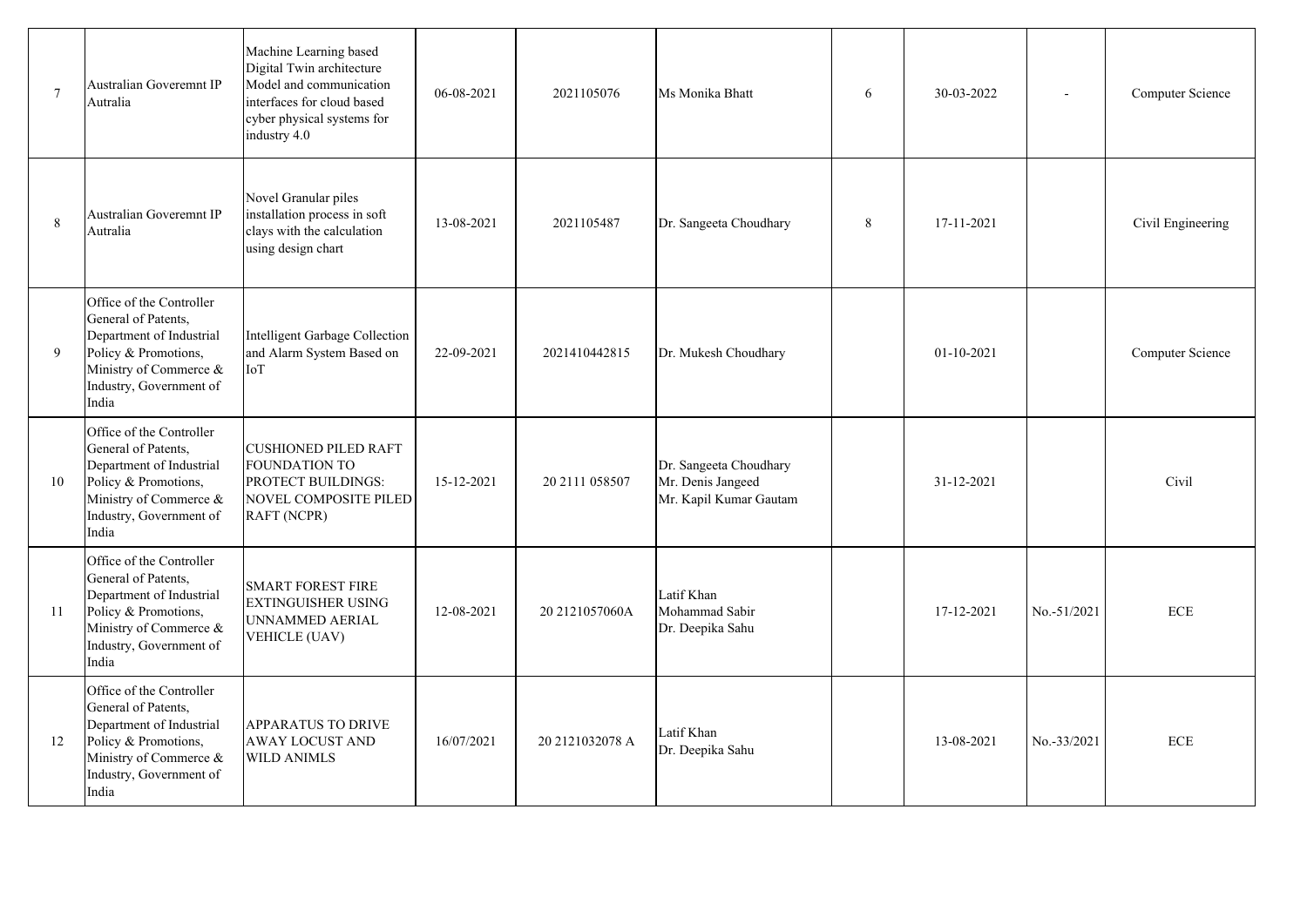| 13 | Office of the Controller<br>General of Patents,<br>Department of Industrial<br>Policy & Promotions,<br>Ministry of Commerce &<br>Industry, Government of<br>India | <b>SMART INTRAVENOUS</b><br><b>STAND WITH REAL TIME</b><br>DRIP MONITORING &<br><b>ALERT</b>    | 13/04/2021 | 20 211107176 A | Latif Khan<br>Dr. Deepika Sahu                                                                                                                                     |    | 23-04-2021   | No.-17/2021 | ${\rm ECE}$            |
|----|-------------------------------------------------------------------------------------------------------------------------------------------------------------------|-------------------------------------------------------------------------------------------------|------------|----------------|--------------------------------------------------------------------------------------------------------------------------------------------------------------------|----|--------------|-------------|------------------------|
| 14 | Office of the Controller<br>General of Patents,<br>Department of Industrial<br>Policy & Promotions,<br>Ministry of Commerce &<br>Industry, Government of<br>India | <b>SELF-POWERED WILD</b><br><b>ANIMALS INTRUSION</b><br>DETECTION AND<br><b>ALERTING SYSTEM</b> | 03-11-2020 | 202011048018   | Dr. Vikas Misra<br>Dr. Mayank Patel<br>Mr. Latif Khan                                                                                                              | 9  | 26-03-2021   | 13-2021     | Computer Science       |
| 15 | Office of the Controller<br>General of Patents,<br>Department of Industrial<br>Policy & Promotions,<br>Ministry of Commerce &<br>Industry, Government of<br>India | <b>SELF-POWERED</b><br><b>INTELLIGENT BIN</b>                                                   | 18-07-2020 | 202011030659   | Dr. Vikas Misra<br>Mr. Latif Khan                                                                                                                                  | 8  | 05-02-2021   | 06-2021     | Computer Science       |
| 16 | Office of the Controller<br>General of Patents,<br>Department of Industrial<br>Policy & Promotions,<br>Ministry of Commerce &<br>Industry, Government of<br>India | AI enabled robotic based fully<br>autonomous contruction                                        | 20-09-2021 | 202141042608   | Mr. Denis Jangeed                                                                                                                                                  | 6  | $01-10-2021$ |             | Mechanical Engineering |
| 17 | Office of the Controller<br>General of Patents,<br>Department of Industrial<br>Policy & Promotions,<br>Ministry of Commerce &<br>Industry, Government of<br>India | Lake Cleaning Machine                                                                           | 06-06-2019 | 201911022430A  | Dr. Vikas Misra<br>Dr. Deepak Paliwal<br>Mr. Vijayendra Singh Sankhla<br>Mr. Zuber Khan<br>Mr. Mahendra Salvi<br>Mr. Anand Bala Krishnan<br>Mr. Udai Singh Chouhan | 10 | 11-12-2020   |             | Mechanical Engineering |
| 18 | Office of the Controller<br>General of Patents,<br>Department of Industrial<br>Policy & Promotions,<br>Ministry of Commerce &<br>Industry, Government of<br>India | A RMSA DESIGN FOR<br><b>ULTRA WIDE BAND</b><br><b>APPLICATIONS USING</b><br>STEPPED CORNERS.    | 10-07-2020 | 20 2011043727A | Dr. Mohammad Sabir                                                                                                                                                 |    | 23-10-2020   | No.-43/2020 | <b>ECE</b>             |